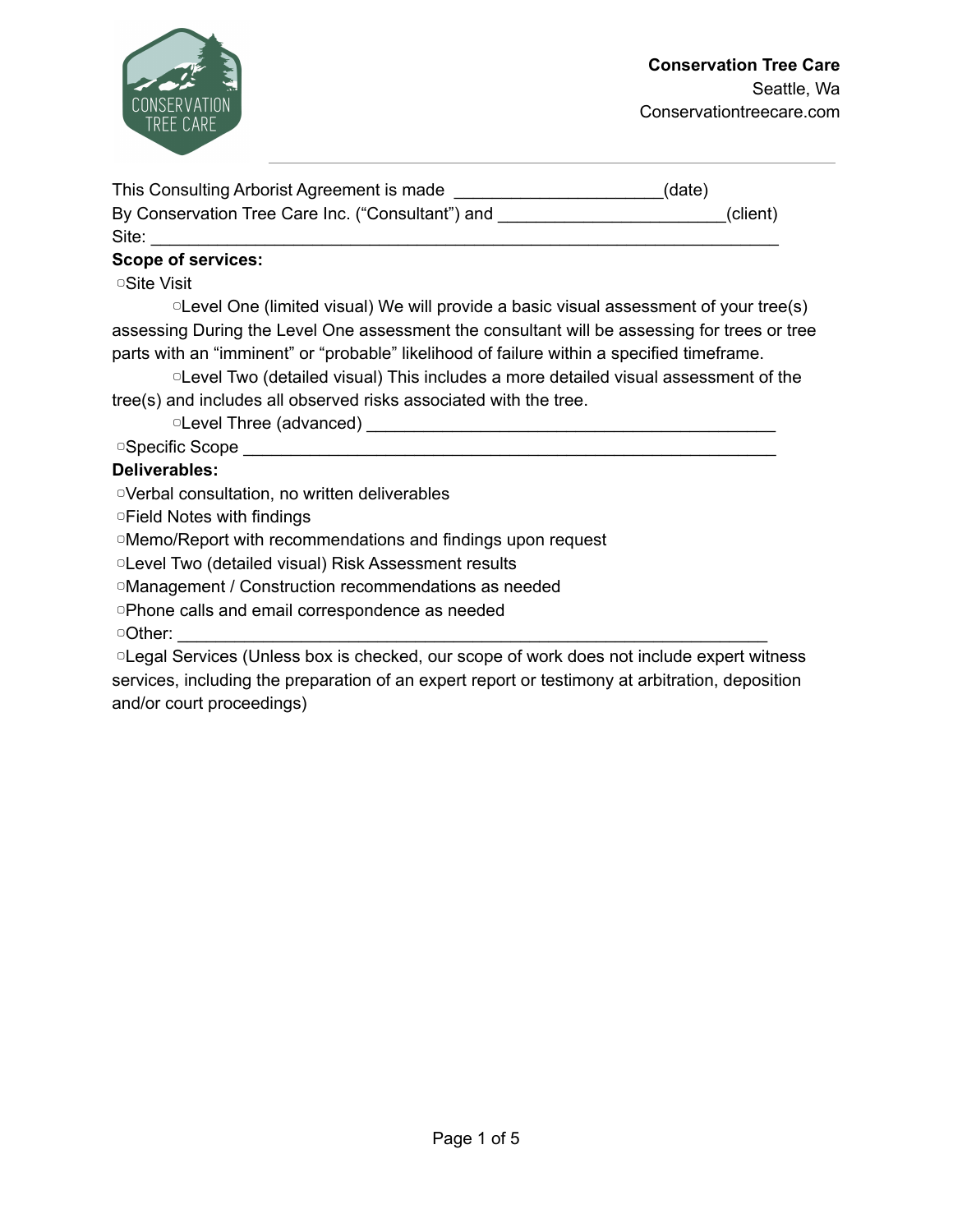

# **Fees and Terms**

1.1 Standard Minimum Call Out Charge ▢**\$175,** ▢**\$350** according to travel zone.

1.2 Field team minimum Call Out Charge ▢**\$600,** ▢**\$1200** according to travel zone.

1.3 Fees are calculated in ¼ hour increments after minimum call out charge. Priority services will be billed at 1.5 times these rates.

1.4 Fees. Client shall pay consultant for work performed and for on call status at the rate of **\$175 per hour for each senior arborist, \$135 per hour for field technician.**

1.5 Accepted payment methods include cash, check, bank transfer, or credit card. See 2.2 Terms of Payment for more info about payment options.

1.6 Invoices shall be paid in full before written reports will be transmitted to the client.

1.7 Additional services. See current fee schedule. Additional site visits will be charged for travel at arborist hourly rate.

1.8 Costs. Client will pay Consultant for actual field and travel expenses reasonably and necessarily incurred.

1.8  $\circ$ Retainer. Client shall pay a retainer of \$\_\_\_\_\_\_\_\_\_\_\_\_ to initiate and maintain this agreement.

1.9 Conservation Tree Care Inc. May withdraw this consulting agreement if it is not accepted within 30 days.

1.10 This consulting arborist agreement shall be valid for one year from the date signed.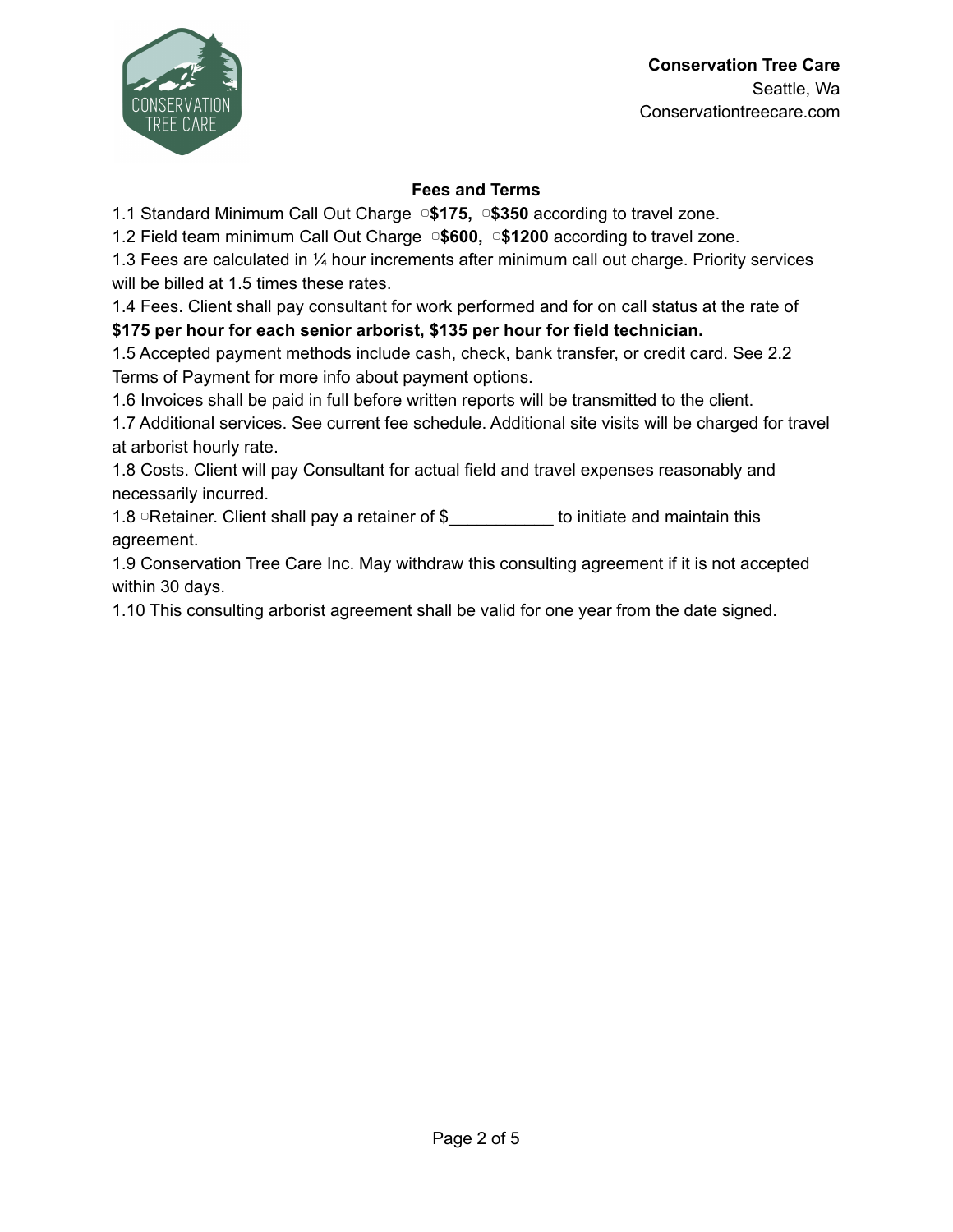

Notices. Notices and invoices sent shall be sent to (if different from site address, and/or contact info you already supplied us with):

Name: \_\_\_\_\_\_\_\_\_\_\_\_\_\_\_\_\_\_\_\_\_\_\_\_\_\_\_\_\_ Address: \_\_\_\_\_\_\_\_\_\_\_\_\_\_\_\_\_\_\_\_\_\_\_\_\_\_\_

| E-mail: |  |  |  |
|---------|--|--|--|
| Phone:  |  |  |  |

Notices to consultant shall be sent to: Conservation Tree Care Inc. 12037 80th Ave S Seattle Wa 98178 [info@conservationtreecare.com](mailto:info@conservationtreecare.com) 206-486-3398

Client signed: \_\_\_\_\_\_\_\_\_\_\_\_\_\_\_\_\_\_\_\_\_\_\_\_\_\_\_\_\_\_\_\_\_\_\_

Date: \_\_\_\_\_\_\_\_\_\_\_\_\_\_\_

Consultant signed: \_\_\_\_\_\_\_\_\_\_\_\_\_\_\_\_\_\_\_\_\_\_\_\_\_\_\_\_\_\_\_\_

Date:  $\Box$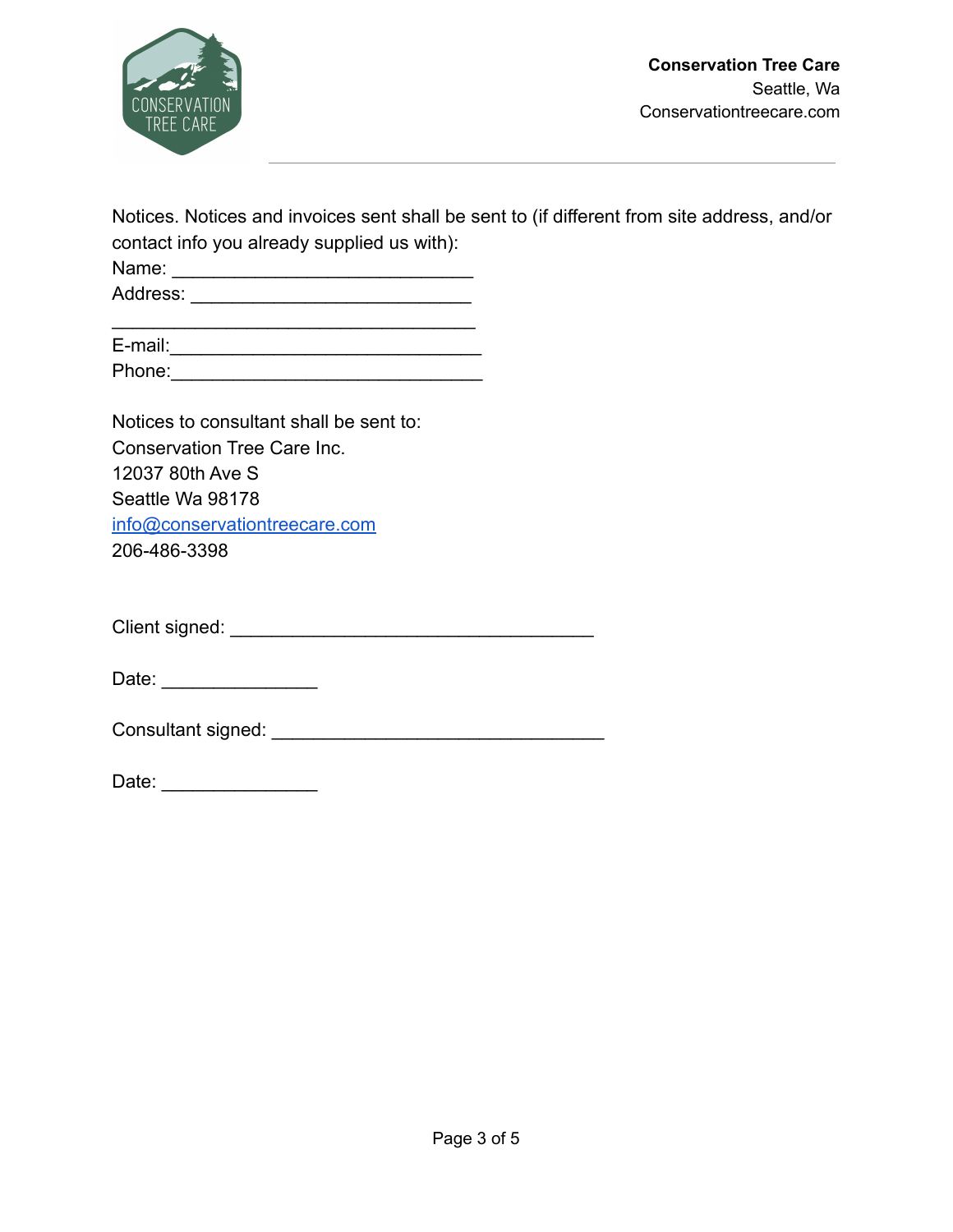

# **ADDITIONAL CONTRACT TERMS:**

**2.1 Services**: Consultant agrees to perform for Client the consulting arborist services listed in "Scope of Services." Client agrees that Consultant shall have such access to Client's property, personnel, and resources as Consultant deems necessary to perform the Services. Consultant will begin work upon either written or verbal authorization from the Client.

### **2.2 Terms of Payment:**

-Invoices are issued upon job completion, residential customers will receive invoices with net fourteen terms (due within fourteen days of issuance). For commercial or industrial customers net thirty terms will be applied to invoices (due within thirty days of issuance). If this will not work for you please contact us ahead of time to make alternative arrangements.

-We accept payment by cash, check, credit card, or bank transfer. Credit card transactions over \$500 will be charged a 2.7% surcharge to cover our credit card processing costs.

-Late Payment Penalty: If the invoice is not paid within thirty days of the invoice due date a 10% late payment penalty will be assessed.

-If outside assistance is used to collect the account, the customer is responsible for all costs associated with the collection, including, but not limited to, attorney fees and court costs.

2.3 Confidential Information. Consultant agrees not to release to any third party any confidential information Consultant learns during the performance of this Agreement.

**2.4 Independent Contractor.** Consultant is an independent contractor and no employee of Consultant is or shall be deemed Client's employee. Consultant reserves the right to determine the method, manner, means, order, and sequence by which Consultant will perform the Services. Consultant need not perform the Services during a fixed hourly or daily time, and if Consultant performs the Services at the Client's premises, Consultant's time spent at the premises will be at Consultant's

discretion, subject to Client's normal business hours and security requirements. Consultant shall not be required to devote Consultant's full time to the performance of the Services. Consultant will provide all materials used in providing the Services.

**2.5 Termination.** Either party may terminate this Agreement. Client shall be obligated to Consultant for Services provided through receipt of a notice of termination.

**2.6 Use of Work Product.** Except as specifically set forth in writing and signed by Consultant and Client, Consultant shall have and retain all copyright and other intellectual property rights with respect to all reports and materials developed under this agreement, and Client is hereby granted a limited, non-exclusive license to use and employ such materials in Client's business. Ownership and use of Consultant's documents, work product and deliverables developed under this Agreement shall not pass to the Client until Client has paid in full for all Services. The Services, including any written materials prepared pursuant to this agreement shall be subject to the Consultant's assumptions and limiting conditions included within any deliverables. All photographs taken on site shall remain the property of Consultant and may be used for future marketing and educational purposes.